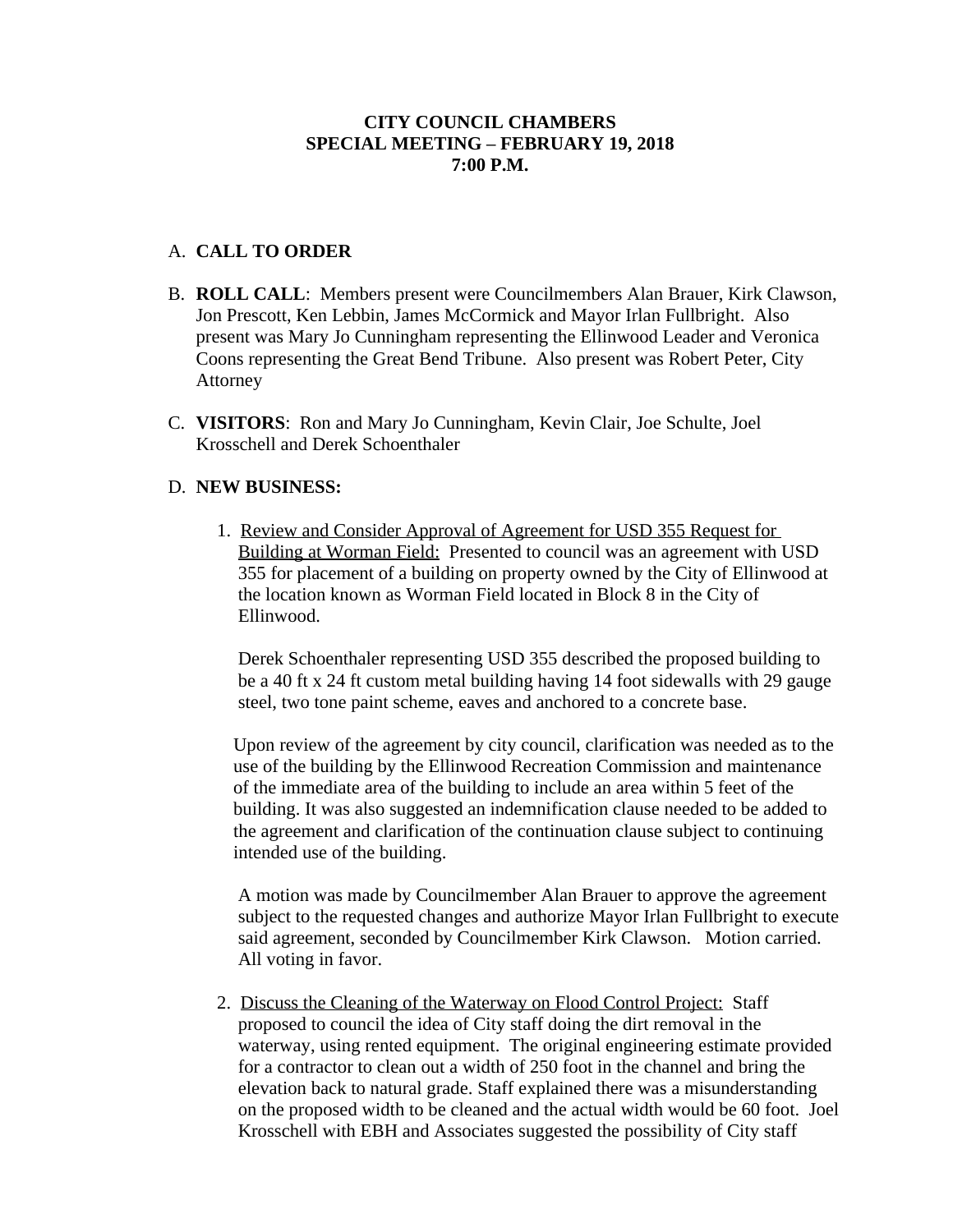# **CITY COUNCIL CHAMBERS SPECIAL MEETING – FEBRUARY 19, 2018 7:00 P.M.**

doing the dirt removal in the channel because less dirt would have to be moved. Joel Krosschell explained the affected area could be re-surveyed and a model prepared for GPS software download to the rented equipment which would allow the equipment to remove and feather the dirt to bring the elevation back to natural grade. Joel Krosschell estimated less than \$4,000 to re-survey and prepare a model for GPS.

A motion was made by Councilmember Jon Prescott to approve the additional surveying costs and the costs to prepare the GPS model, seconded by Ken Lebbin. Motion carried. All voting in favor.

3. Review and Award Bids for Street and Storm Sewer Project: Presented to council were 7 bids received for the street and storm sewer project. The bid opening was on February 15, 2018 and the bids received were as follows:

| <b>Suchy Construction</b>           | <b>Base Bid</b>  | \$356,066.68 |
|-------------------------------------|------------------|--------------|
|                                     | Alternate Bid #1 | 16,933.26    |
|                                     | Alternate Bid #2 | 17,426.92    |
|                                     | <b>Total Bid</b> | 390,426.86   |
| <b>Vogts Parga Construction LLC</b> | <b>Base Bid</b>  | \$383,387.80 |
|                                     | Alternate Bid #1 | 17,225.55    |
|                                     | Alternate Bid #2 | 19,050.40    |
|                                     | <b>Total Bid</b> | 419,663.75   |
| L&M Contractors, Inc.               | <b>Base Bid</b>  | \$440,930.70 |
|                                     | Alternate Bid #1 | 21,992.60    |
|                                     | Alternate Bid #2 | 23,203.65    |
|                                     | <b>Total Bid</b> | 486,126.95   |
| Bryant & Bryant Construction        | <b>Base Bid</b>  | \$455,001.50 |
|                                     | Alternate Bid #1 | 23,732.25    |
|                                     | Alternate Bid #2 | 23,091.00    |
|                                     | <b>Total Bid</b> | 501,824.75   |
| Smoky Hill, LLC                     | <b>Base Bid</b>  | \$471,080.10 |
|                                     | Alternate Bid #1 | 21,903.05    |
|                                     | Alternate Bid #2 | 22,191.30    |
|                                     | <b>Total Bid</b> | 515,174.45   |
|                                     |                  |              |